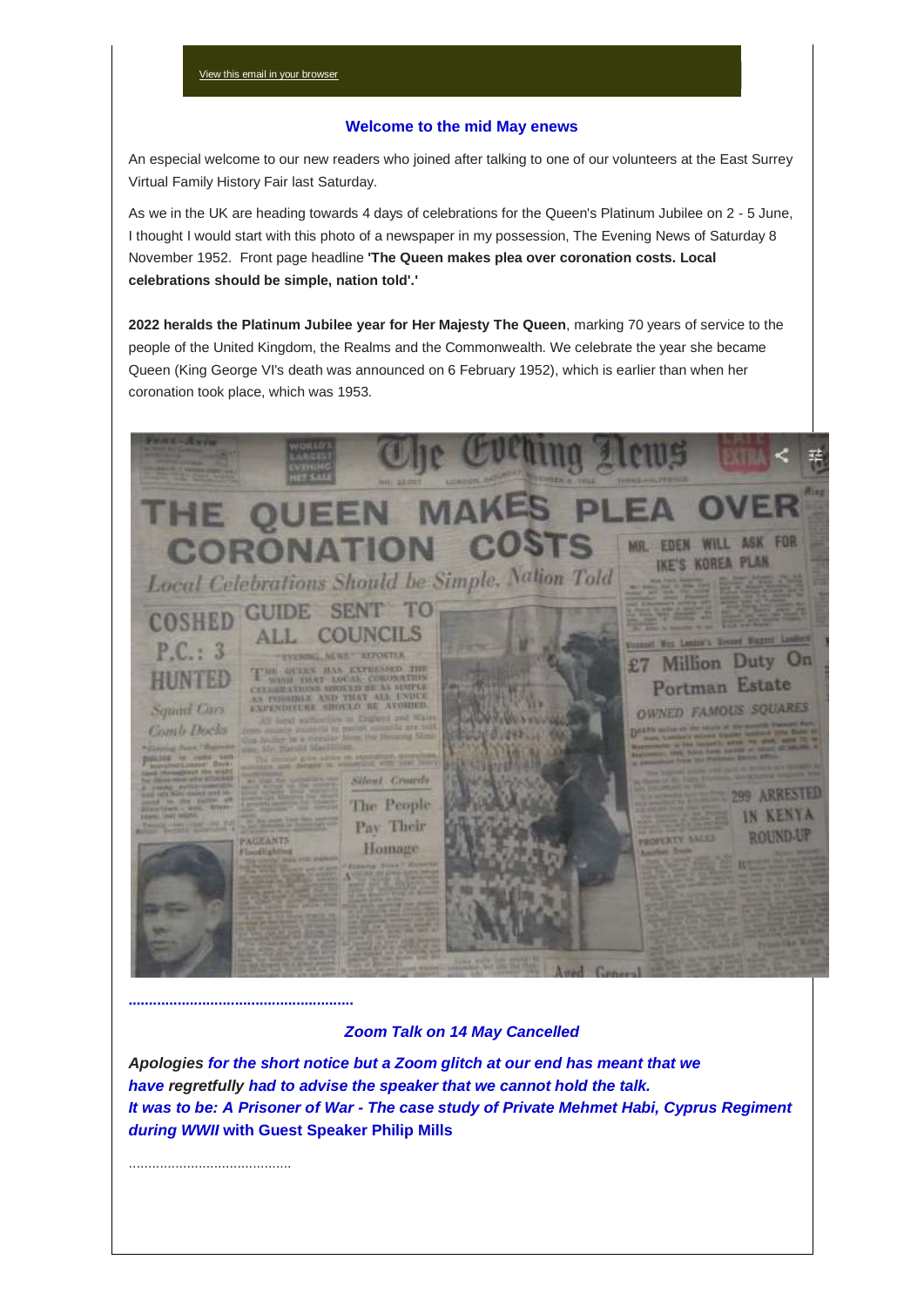## **Victorian London Street Life with Guest Speaker Delia Taylor**

**Saturday 4 June: a Dartford Branch meeting at Dartford Science and Technology College, Heath Lane, Dartford Kent DA1 2LY Doors Open 9.45am meeting starts 10.30am and will end by 12.30pm**



This is a fascinating insight into how the poor people of London lived and survived in the late nineteenth century.

Covering: the fear of the Workhouse, including personal stories and details of popular foods and the plight of working children. We will follow them throughout a typical day, ending in a Music Hall.

All of Delia's talks are comprehensively illustrated with audio and visual clips.

The meeting will be led by Janet Rose.

*The Society is a registered charity and membership fees and donations are an important part of our income. The Talk is free to members but guests and visitors are asked to make a donation towards hall hire and speaker's fee. There will be a donations box at the venue.*

There is a large, free car park but it is shared with other users and can be busy at times.

No booking, just turn up.

................................................

#### **The Art of the Folly with Guest Speaker Russell Bowes**

**Thursday 9 June; a Sevenoaks Branch Meeting at Otford Village Memorial Hall, 28a High Street, Otford TN14 5PQ Doors Open 7.15pm meeting starts 8.00pm and will finish by 9.30pm**

Starting with a look at what a folly actually *is* (and what it isn't), **The Art of the Folly** looks at weird, wonderful and (generally) unexplained garden buildings of the 18th and 19th centuries.

Many have entertaining stories behind their creation - find out how to out-do the Bishop of Salisbury, what happens when you put an advert in the paper for a hermit and how to produce a 50 foot pineapple.

Russell is a freelance garden historian and has been giving talks on the subject since 2000; and in 2003 he was awarded the University of London Diploma in Garden History.

*The Society is a registered charity and membership fees and donations are an important part of our income. The Talk is free to members but guests and visitors are asked to make a donation towards hall hire and speaker's fee. There will be a donations box at the venue.*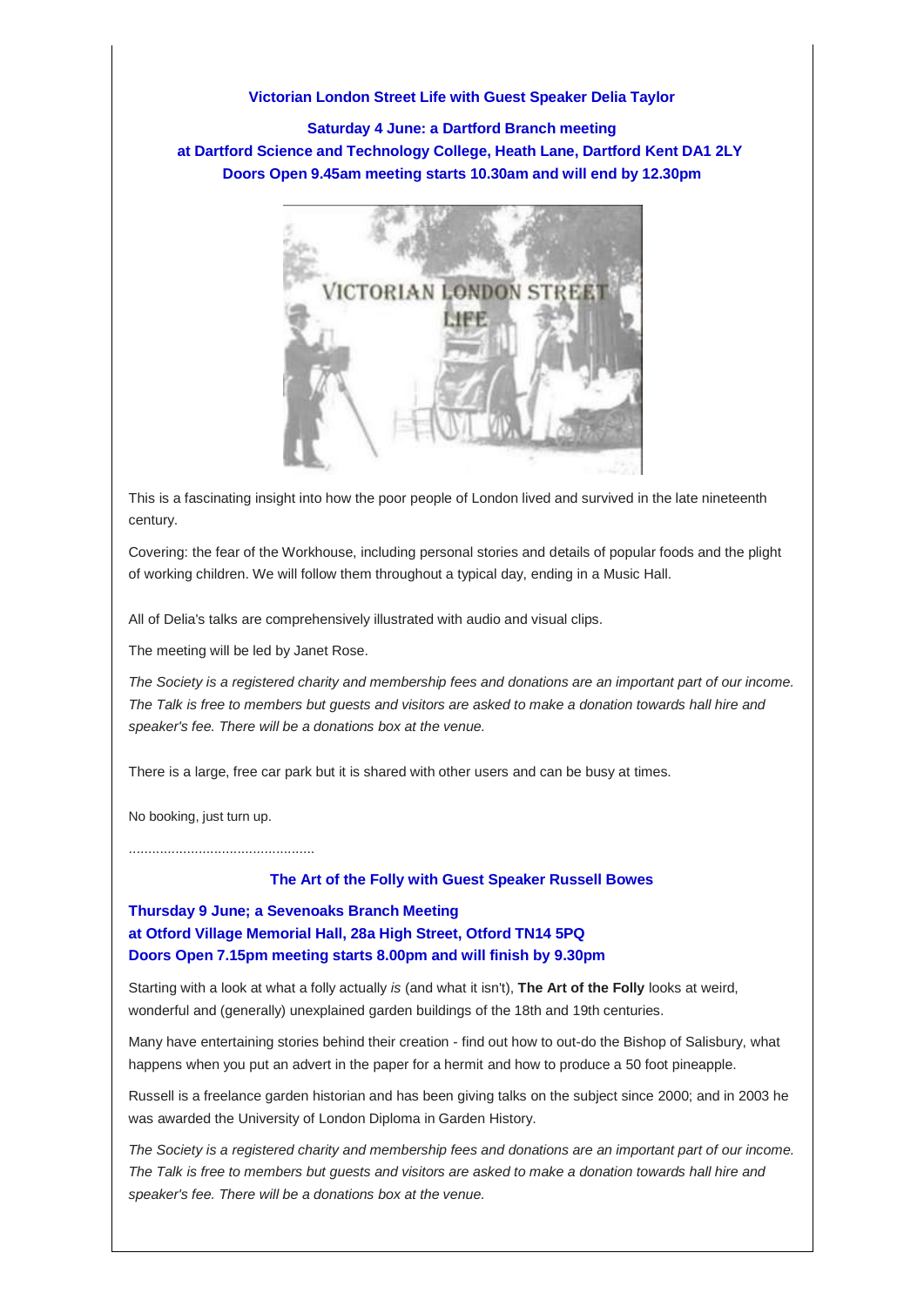No booking, just turn up. Free parking in the evenings at the adjacent large car park.

...........................................

# **Catching up with FamilySearch with Guest Speaker Sharon Hintze**

*Zoom* **Talk Tuesday 21 June; Log in from 7pm (and enjoy an informal chat between attendees) until 7.30pm start of the talk.**

Sharon Hintze will talk about how busy Family Search has been recently and has finished digitising its microfilm collection.

To find out what this and other developments mean to you, plan on attending this talk. A long to-do list will likely be the result (!).

#### <https://www.familysearch.org/>

Zoom host: Pat Gooding

The Zoom link will be published on the website [www.nwkfhs.org.uk](http://www.nwkfhs.org.uk/) nearer the date.

This talk will be recorded and placed on the Members Only Area of the website for a period of one month probably within a few days afterwards.

The Society is a charity and membership fees and donations are an important part of our income. So, if you are not a North West Kent FHS member, please consider making a donation via our [web shop](http://www.nwkfhs.org.uk/shop/nwkfhs-shop/services/society-donation) towards the cost of our Zoom licence.

.....................................................................

NWKFHS members who missed a *ZOOM* talk, perhaps because you are not in our timezone, note that **some** speakers have allowed their talks to be recorded and recorded talks are saved here -

 <https://nwkfhs.org.uk/resources/all-other/zoom-talk-videos> note this link only works for paid up members logged into the website. Sometimes speakers have given permission for their talks only to be recorded for a specified amount of time, so members please do check the link.

.....................................................................

#### *ZOOM* **Workshops, Special Interest and Discussion groups**

**Workshops (including Discussion Groups and Writing Groups)** have a maximum number to allow all participants to be involved, **and are restricted to paid up North West Kent FHS members only.** They generally last for about 2 hours.

Please note that booking is essential.

If any Society members missed a workshop which they would have liked to attend, or it filled up, see here for videos of some past workshops: <https://nwkfhs.org.uk/events/workshops/past-zoom-workshop-videos>

Note the above link will only work for Society members logged into the website.

**Face to Face workshops in the library are hoped to start again in October and details will be published nearer the time.**

**----------------------------------**

#### **18 May** *Writing Group* **with Pauline Heathcote 10.30am – 12.30pm**

(A decision will be made nearer the date whether this will be Zoom or in the Society Library at 80 Summerhouse Drive, Joydens Wood, Kent DA5 2EE Participants will be informed nearer the date.)

Spaces are limited. Please reserve a place with [workshop.booking@nwkfhs.org.uk](mailto:workshop.booking@nwkfhs.org.uk?subject=18%20May%20Writing%20Group) including the event, title and date together with your name and membership number.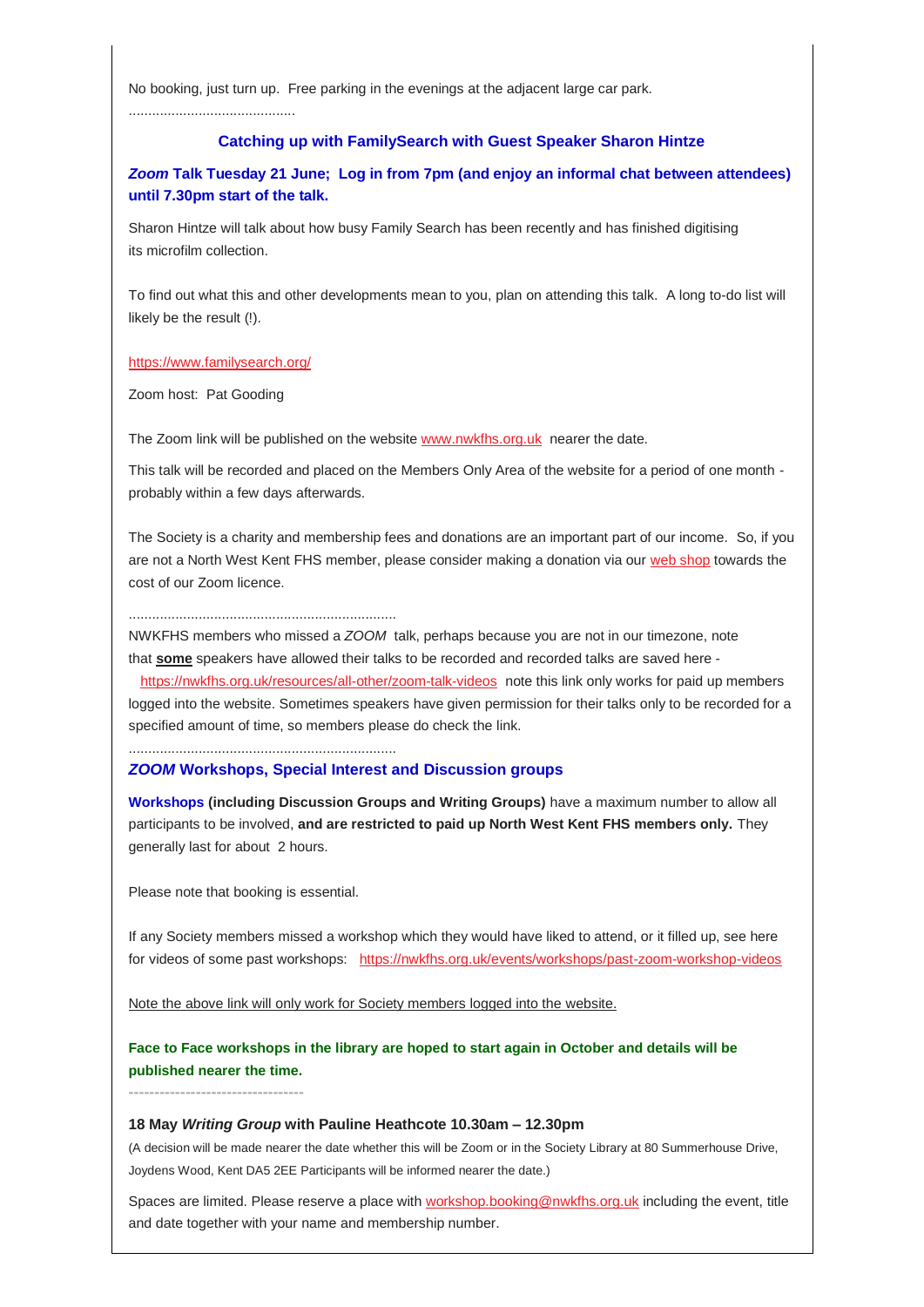Workshop leaders freely give their time, but a donation via the web shop is appreciated. **<https://www.nwkfhs.org.uk/shop/nwkfhs-shop/services/society-donation>**

## **25 May** *DNA Discussion Group* **with Laura Lincoln 10.30am – 12.30pm**

Discussions on various DNA topics.

Capacity 12

Spaces are limited. Please reserve a place with [workshop.booking@nwkfhs.org.uk](mailto:workshop.booking@nwkfhs.org.uk?subject=25%20May%20Zoom%20DNA%20Discussion%20Group) including the event, title and date together with your name and membership number.

Workshop leaders freely give their time, but a donation via the web shop is appreciated. **<https://www.nwkfhs.org.uk/shop/nwkfhs-shop/services/society-donation>**

## **1 June** *Researching your Naval Ancestors* **with Pam Goddard 10.30am – 12.30pm**

A workshop to help find and track ancestors while learning about their lives in the Navy using service records, log books and other sources available on the internet.

Capacity 15

Spaces are limited. Please reserve a place with [workshop.booking@nwkfhs.org.uk](mailto:workshop.booking@nwkfhs.org.uk?subject=NWKFHS%20Workshop%20%201%20June%20Naval%20Ancestors) including the event, title and date together with your name and membership number.

Workshop leaders freely give their time, but a donation via the web shop is appreciated. **<https://www.nwkfhs.org.uk/shop/nwkfhs-shop/services/society-donation>**

# **8 June** *Bring something an ancestor would have held* **with Carolyn Barclay 10.00am – 11.45am**

Attendees, please bring something which your ancestor would have held.

Capacity 12

Spaces are limited. Please reserve a place with [workshop.booking@nwkfhs.org.uk](mailto:workshop.booking@nwkfhs.org.uk?subject=NWKFHS%20Workshop%20%208%20June%20Something%20your%20ancestor%20would%20have%20held) including the event, title and date together with your name and membership number.

Workshop leaders freely give their time, but a donation via the web shop is appreciated. **<https://www.nwkfhs.org.uk/shop/nwkfhs-shop/services/society-donation>**

# **15 June** *Scottish Interest Group* **with Pam Goddard/Carolyn Barclay 10.30am - 12.30pm**

Scottish Interest Group discussing aspects of Scottish genealogy and records which help to research Scottish ancestors.

Zoom online or face to face,(A decision will be made nearer the date whether this will be Zoom or in the Society Library at 80 Summerhouse Drive, Joydens Wood, Kent DA5 2EE Participants will be informed nearer the date.)

Spaces are limited. Please reserve a place with [workshop.booking@nwkfhs.org.uk](mailto:workshop.booking@nwkfhs.org.uk?subject=NWKFHS%20Workshop%20%2015%20June%20Scottish%20Discussion) including the event, title and date together with your name and membership number.

Workshop leaders freely give their time, but a donation via the web shop is appreciated. **<https://www.nwkfhs.org.uk/shop/nwkfhs-shop/services/society-donation>**

# **22 June** *DNA Discussion Group* **Leader Laura Lincoln 10.30am – 12.30pm**

Discussions on various DNA topics.

Capacity 12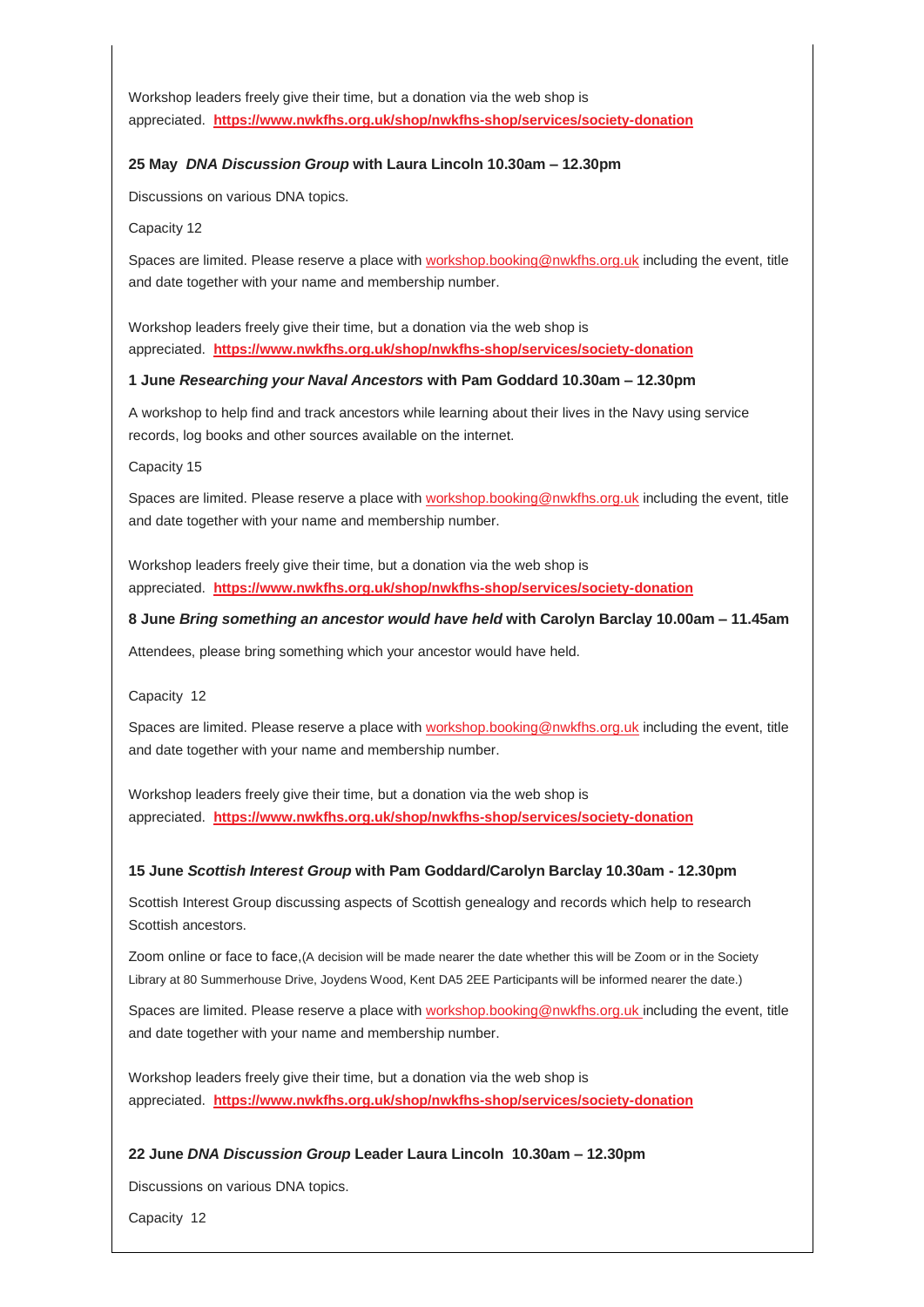Spaces are limited. Please reserve a place with [workshop.booking@nwkfhs.org.uk](mailto:workshop.booking@nwkfhs.org.uk?subject=NWKFHS%20Workshop%20%2022%20June%20DNA%20) including the event, title and date together with your name and membership number.

Workshop leaders freely give their time, but a donation via the web shop is appreciated. **<https://www.nwkfhs.org.uk/shop/nwkfhs-shop/services/society-donation>**

## **29 June 2022** *Breaking Down Ancestral Brick Walls* **with David Cufley 7.30pm – 9.30pm**

A workshop to help researchers overcome research hurdles.

**After you have booked a place on the workshop your 'Brick Wall' must be submitted to David Cufley by the 15th June using** [president@nwkfhs.org.uk](mailto:president@nwkfhs.org.uk?subject=My%20Ancestral%20Brick%20Wall%20problem%20for%20workshop%2029%20June)

Capacity 15

Spaces are limited. Please reserve a place with [workshop.booking@nwkfhs.org.uk](mailto:workshop.booking@nwkfhs.org.uk?subject=NWKFHS%20Workshop%20%2029%20June%20Brick%20Walls) including the event, title and date together with your name and membership number.

Workshop leaders freely give their time, but a donation via the web shop is appreciated. **<https://www.nwkfhs.org.uk/shop/nwkfhs-shop/services/society-donation>**

**----------------------------------**

**-------------------------------------**

**-------------------------------------**

**Many, many thanks to workshop coordinator Carolyn Sekulowicz-Barclay for arranging our exciting programme of workshops, and to the workshop leaders who all give their time freely.**

**Society members please book by emailing Carolyn for the link / code to enable you to attend any of the above Workshops and Discussion Groups.** [workshop.booking@nwkfhs.org.uk](mailto:workshop.booking@nwkfhs.org.uk?subject=NWKFHS%20Workshops) i**ncluding your name and membership number.**

**Carolyn would like to hear from you if you have topic requests for workshops or want to suggest different dates or times. (Or have some expertise on a topic which you think would interest others and would be willing to lead a workshop).**

**See** <https://nwkfhs.org.uk/events/overview/all-upcoming-meetings> **f**or topics and dates / times of Workshops and Talks further ahead.

#### **Society Library: opening hours and booking**

**At present the library is open and staffed by library volunteers on Wednesdays from midday to 4pm.**

**To prevent overcrowding users must, please, phone our Librarian Janet on 01322 384836 in advance to check there is space for the time period you would like to come.**

Janet has told me that most people come about midday and stay til 3.30pm or so. At the moment there is plenty of space for everyone who has booked.

There are three PCs for research; or you can use your own device - but if using your own device you need to join Kent Libraries to be able to log in to the library edition of Ancestry, FindmyPast and other resources.

If you cannot get there in the afternoon but can make the morning, please phone Janet to discuss as a library Volunteer may be able to open up early for you.